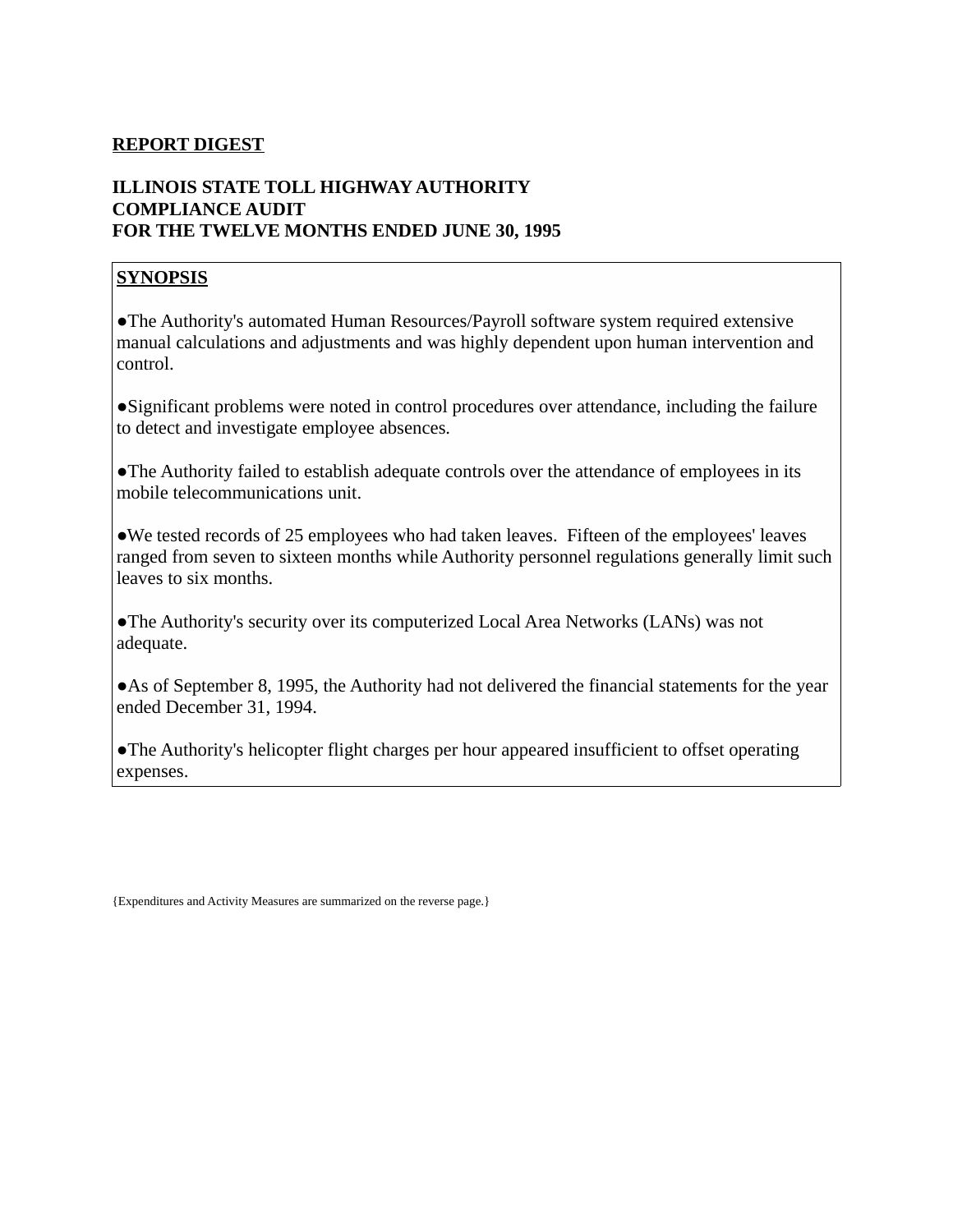#### **INTRODUCTION**

This report represents the results of our state compliance testing for the year ending June 30, 1995. A financial audit of the year ending December 31, 1994 was performed concurrently, and that report will be issued under a separate cover. The next state compliance audit report will cover the eighteen months ended December 31, 1996.

## **FINDINGS, CONCLUSIONS, AND RECOMMENDATIONS**

## **LIMITED PAYROLL SYSTEM**

The Authority's automated Human Resources/Payroll software system required extensive manual calculations and adjustments and was highly dependent upon human intervention and control. **This finding has been repeated since 1986.**

Manual errors in the gross pay computations of hourly employees occurred because calculators and/or mental computations were used to determine the number of hours for which each employee should be paid. Because the State Comptroller prepared the checks, payroll check stubs for hourly employees did not contain sufficient information for them to recompute gross pay. Thus, the Authority could not rely on hourly employees to discover errors in their gross pay.

Recurring payroll computations for shift incentive pay, leave without pay, uniform cleaning, etc., were calculated and processed manually. The system used by the Authority was not designed to process multiple pay rate computations needed for the multiple types of incentive pay or to process specific information required to properly track garnishments, health claims, or individual daily attendance records. For the biweekly payroll period ended December 5, 1994, we noted that incentive pay and other items required 141 manual calculations.

The Authority brought a new payroll system on-line in July 1995. Authority management believes the new system will eliminate many recurring manual procedures and controls when all programs are fully implemented. (Finding 7, page 16)

We recommended all manual payroll recordkeeping and computation tasks (i.e. manual timecards and timekeeping) be automated as much as possible in the new payroll system. The Authority expressed agreement with our recommendations and described plans to adopt a new automated payroll system which the Authority plans to implement in 1997. The new payroll system, although not fully implemented, was reviewed during this audit. We identified some control deficiencies (see Finding 8, page 18); however, the Authority has agreed to implement the appropriate security features. (For previous agency responses, see Digest Footnote 1.)

## **INADEQUATE SUPERVISION OF EMPLOYEE ATTENDANCE**

The Authority needed to more strictly enforce its existing control procedures over attendance and employee leave time. We noted significant problems, including the failure to detect and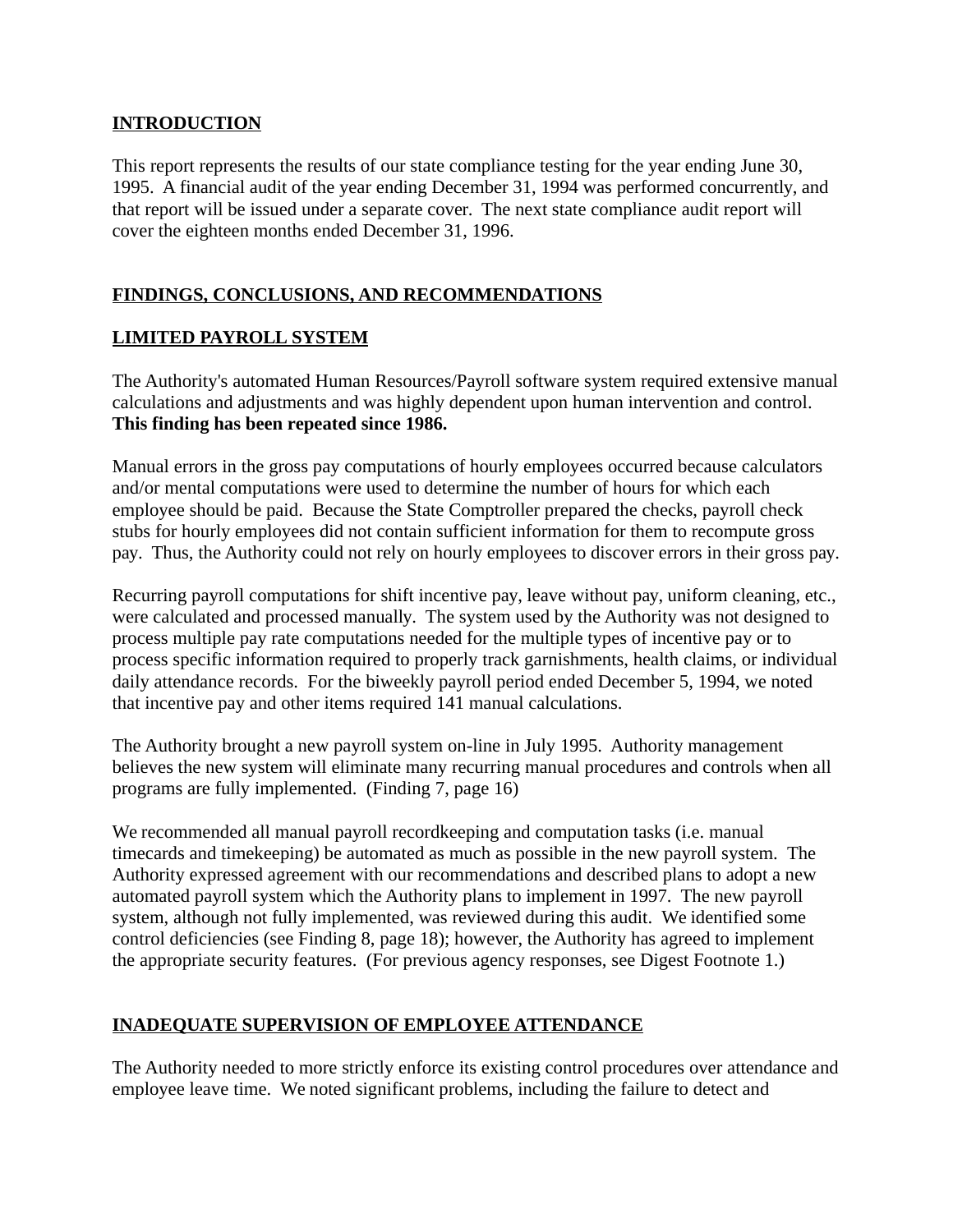investigate employee absences.

To increase accountability for employee attendance, the Authority has designed several controls. All employees are required to submit leave request forms for vacation, personal, and other leaves. The employee's supervisor is required to sign the leave request form. For any planned leave time, salaried employees are to submit the form by the first day of the leave to the payroll department. Salaried employees must also submit a daily attendance report at the end of the pay period; this report is due within three business days after the end of the reporting period. The daily attendance report is also to be signed by the employee's supervisor.

Between August 14, 1995 and November 30, 1995, we made unannounced visits to Authority worksites, observed employees at work, and asked to examine identification badges which Authority employees are required to carry. We also tested Authority records of employee attendance and employee use of leave time. We found numerous attendance problems as described below.

●Attendance reports did not match observed attendance. In nine instances, we noted that employees were absent on August 14 but the attendance report submitted to payroll showed the employees as present. Each employee's supervisor had signed the attendance report.

●Employees were not charged for leave time used. In three instances, salaried employees were noted as absent at toll plazas but were not charged for the time.

●Employees did not submit their attendance reports on time. As of September 1, 1995, 42 employees had not submitted an attendance report for the period ending August 15, 1995. These reports were due within three days after the reporting period.

●Leave request forms were not timely submitted. On August 14, 1995, 29 employees who were on leave had not submitted the request form to the payroll department.

●Supervisors were not always aware of current work schedules for employees. We received information from authority officials on the work schedules of all employees. When we attempted to locate salaried employees at the Central Administration building, we found 4 employees on a four-day work schedule that was not indicated by the Authority.

●Accountability was lacking for employees temporarily working at other locations. During testing at the Central Administration building, we were told by supervisors and co-workers that 14 employees were working at other locations or attending conferences. We could find no documentation that the employees were actually at these other locations.

●Supervisors did not properly document their review of the attendance reports of employees. One department director reviewed and signed the attendance sheets for the entire department under his supervision. However, the signature on 103 such reports we examined appeared to be a signature stamp. Another director's apparent stamped signature appeared on 19 reports.

Failure to require salaried employees to timely and accurately report their attendance reduces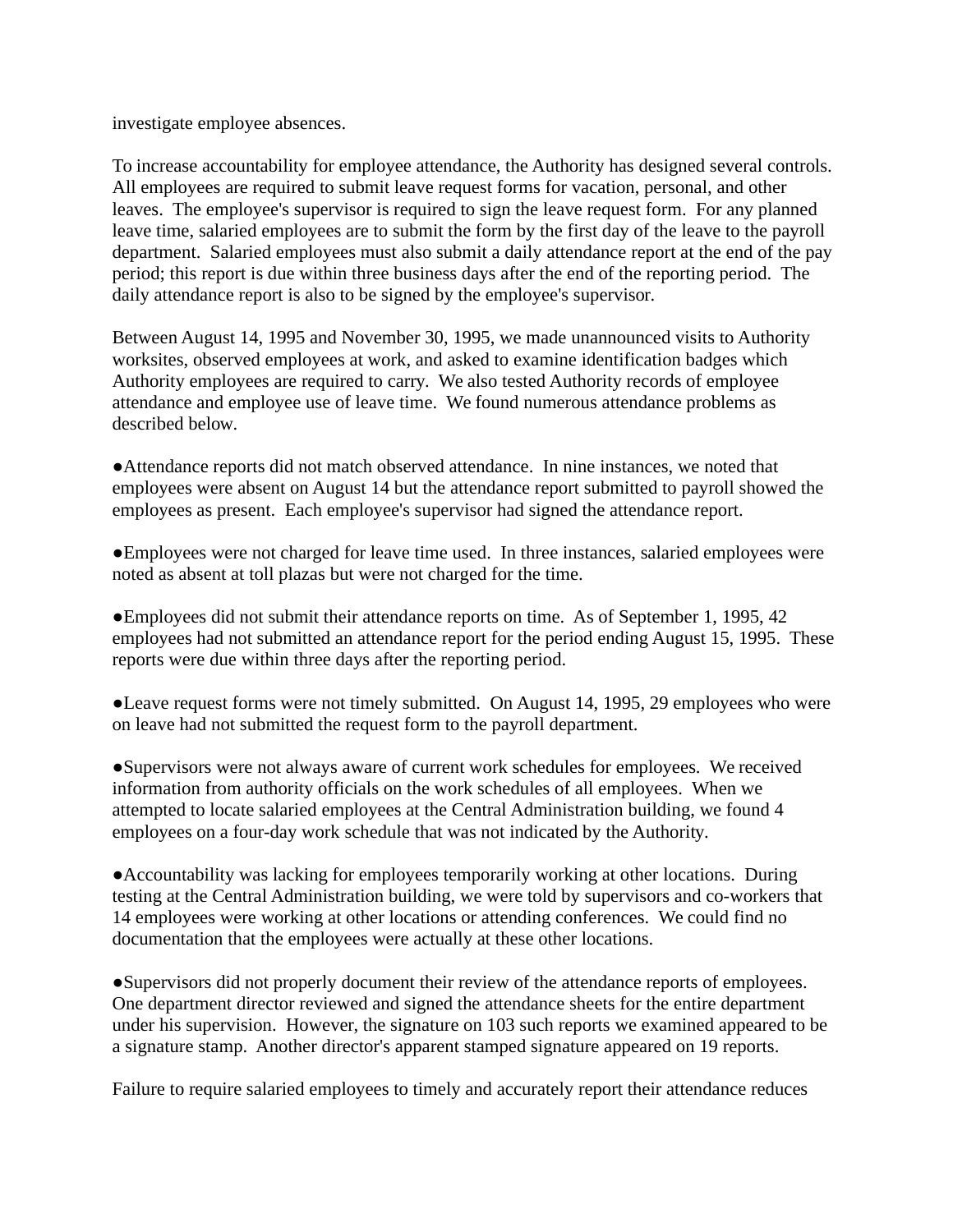employee accountability and increases the possibility that employee absences will not be charged to the employees' accumulated leave benefits. When the Authority's work schedules are in error, it clearly reduces the Authority's ability to ensure employee attendance and to exercise supervisory authority over salaried employees. (Finding 17, page 30)

We recommended the Authority enforce its existing control procedures over attendance and leave liability. We specifically recommended:

●The Authority should require closer review and scrutiny of salaried employee attendance sheets and leave request forms documented by a handwritten signature of a supervisor personally familiar with and accountable for those employees.

●The Authority should establish sign-out sheets for Authority personnel who have job duties that require them to leave the assigned work location.

The Authority responded that it agreed that controls over attendance are important and described plans to issue a memorandum to remind employees and supervisors of their responsibility regarding accountability for attendance.

# **INADEQUATE CONTROLS OVER TELECOMMUNICATIONS EMPLOYEE ATTENDANCE**

The Authority failed to establish adequate controls over the attendance of employees in its mobile telecommunications unit. Employees recorded their own attendance on hand written timecards.

Technical personnel who work in repair and maintenance of the existing telecommunication system are paid on an hourly basis and are required to submit timecards in order to be paid. However, because these employees often work at remote locations, they keep the timecards with them and recorded their own starting and ending times. The workers are required to call in to their assigned location each day and report their starting time to a supervisor who logs the time. However, these timecards were actually approved by a different supervisor in the Central Administration building.

These employees are also required to submit written work orders as evidence of work performed at the remote locations. However, during our examination, the Authority was unable to produce reports for 7 of 15 employees for the week prior to our testing. The reports that were submitted did not clearly describe the work performed. One such report showed seven hours of working time described as "miscellaneous", which was further explained as "worked on site drawingsprepared for next site". None of the reports were signed by the person for whom the work was performed.

Good internal controls require that employee timecards be signed by a supervisor who is familiar with the daily activities of the employees, particularly when the employees are responsible for recording their own working hours. Further, Authority procedures and good internal controls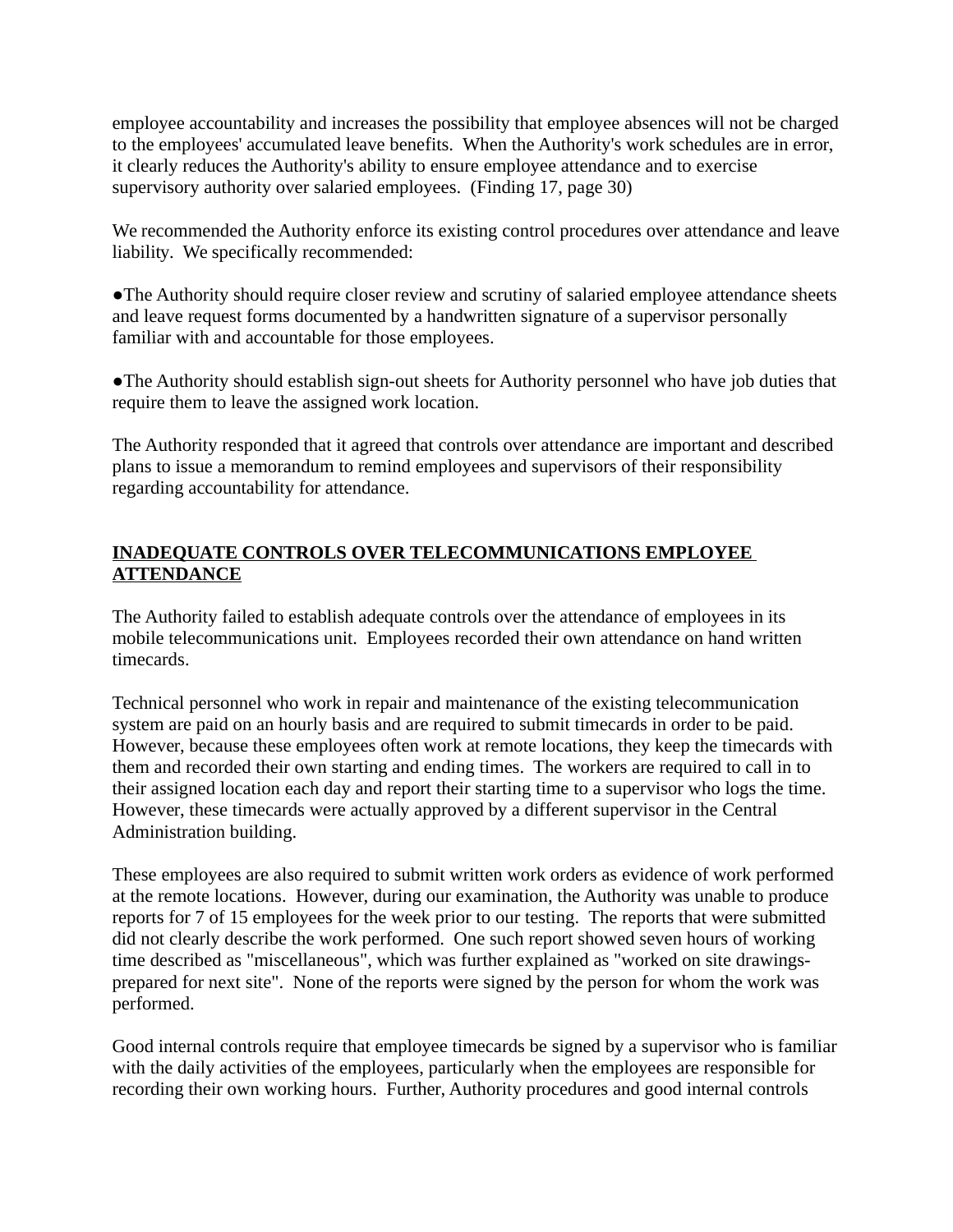require that employees submit descriptive reports of work performed when working away from the assigned work location. Failure to implement such controls reduces employee accountability and could result in payments for work not actually performed. (Finding 18, page 32)

We recommended the Authority improve internal controls over mobile telecommunications employees by requiring daily written reports of work performed, the date and time work was completed, and a description of work actually performed. We also recommended timecards be reviewed by a supervisor who is familiar with the daily activities of the telecommunications employee. We also recommended the Authority implement procedures requiring mobile telecommunication repair persons to obtain a signature indicating satisfactory completion of the work.

The Authority responded it believes its current control procedures over mobile telecommunications employees are reasonably adequate. The response also described plans to enhance controls over the employees in question.

# **EXTENDED LEAVES OF ABSENCE**

We sampled records of 25 employees with leaves of absence and noted 15 employees had extended leaves of absence over six months. The employees' leaves ranged from seven to sixteen months. The Toll Highway Authority's personnel manual requires explicit approval by the Executive Director for leaves in excess of six months. However, records supporting the extended leaves of absence for six of the fifteen employees did not bear written evidence of authorization by the Executive Director. Because the Authority did not effectively monitor extended leaves of absence, it may have allowed employees to collect excessive fringe benefits. (Finding 5, page 14)

We recommended the Authority more effectively document and monitor its review of leave requests. The Authority responded that it will more effectively document approval of extended leaves and control the process more effectively.

## **INADEQUATE LOCAL AREA NETWORK SECURITY**

The Authority's security over its computerized Local Area Networks (LANs) was not adequate.

Virtually all information, whether it was confidential, sensitive, or otherwise was accessible through the Authority's LANs. We reviewed three of the Authority's ten LANs and identified some common deficiencies that exist due to network administrators' decisions to operate the LANs without implementing common security features governing its potential utilization over the LAN. Our findings included problems with password change intervals and password content, timely deletion of inactive accounts, locking accounts after unsuccessful access attempts, and the setting of reasonable time restrictions for network use.

Without the implementation of adequate controls and procedures for the LAN, there is a greater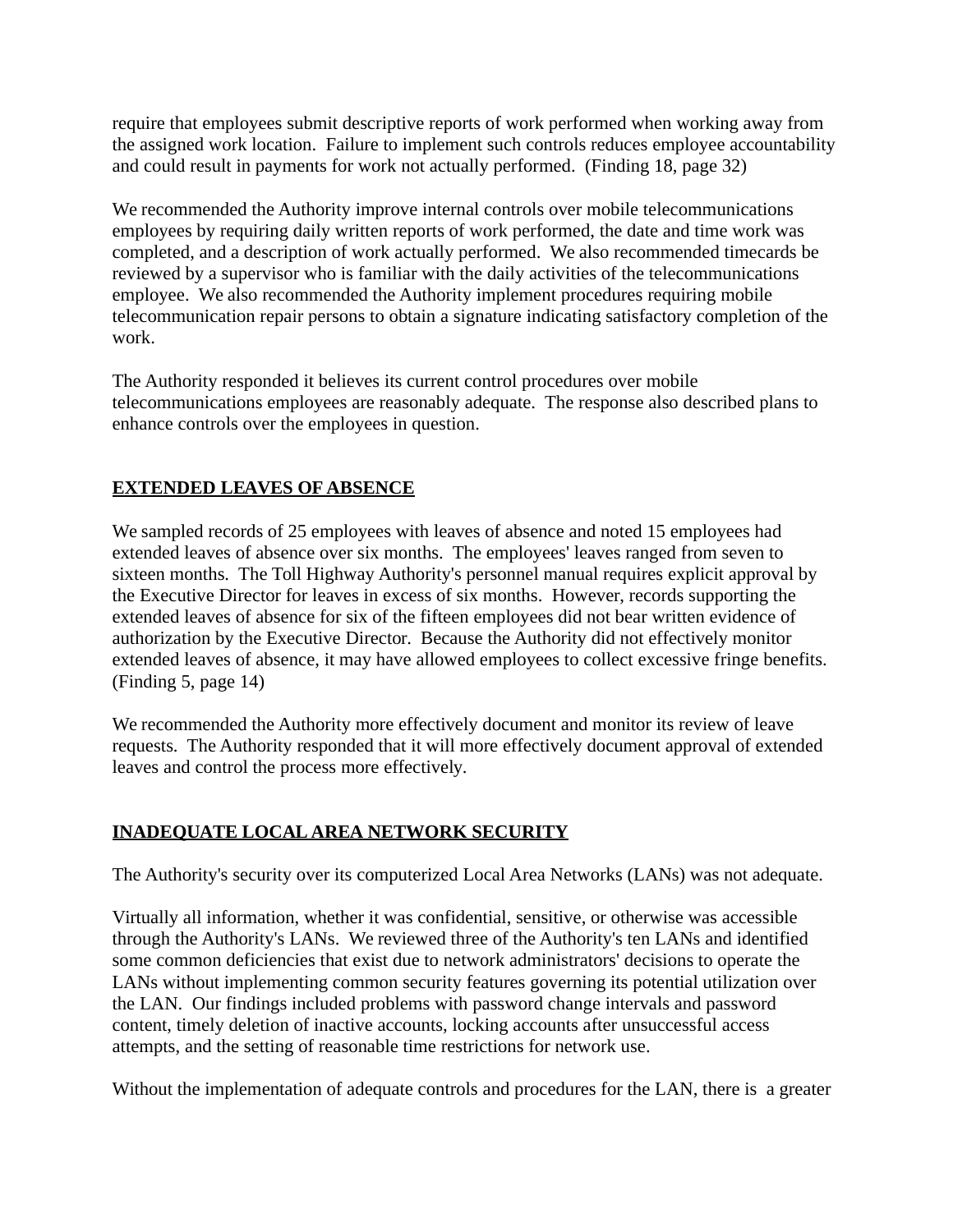risk that unauthorized access to Authority resources may result in information being read, modified, and/or destroyed. Once established, compliance with developed security procedures must be monitored to protect assets. (Finding 10, page 21)

We recommended a series of specific security improvements that if properly implemented should correct the deficiencies we noted.

The Authority accepted our recommendation. The Authority has recently established a MIS Steering Committee. The initial task of this committee will be to establish guidelines for security of the LAN systems to be completed by the third quarter of 1996.

# **FINANCIAL STATEMENTS NOT ISSUED IN A TIMELY MANNER**

As of September 8, 1995 the Authority had not delivered the financial statements for the year ended December 31, 1994.

The Toll Authority failed to deliver financial schedules and related reconciliations to its independent auditors to allow them to timely complete their examination of the audited financial statements. This delay was caused by both a lack of communication between the Toll Authority and its auditors and a lack of monitoring by upper management at the Toll Authority. It is a prudent business practice to produce audited financial statements in a timely manner after the annual close of business. These statements give management and investors the necessary information to make crucial decisions.

In addition, the bond covenants for the Toll Authority state in Section 717.3 that "the Authority further covenants that not later than April 30 of each year it will cause an audit to be made of its books and accounts relating to the Tollway System for the fiscal year having just ended. **Promptly thereafter**, reports of each such annual audit, signed by an accountant, shall be filed with the Authority and the Trustee" (emphasis added). (Finding 12, page 25)

We recommended the Authority comply with the provisions of its bond covenants by providing for timely audit coverage of its financial statement. The Authority expressed agreement with our recommendation and announced its intent to take all necessary measures to issue the Authority's financial statements.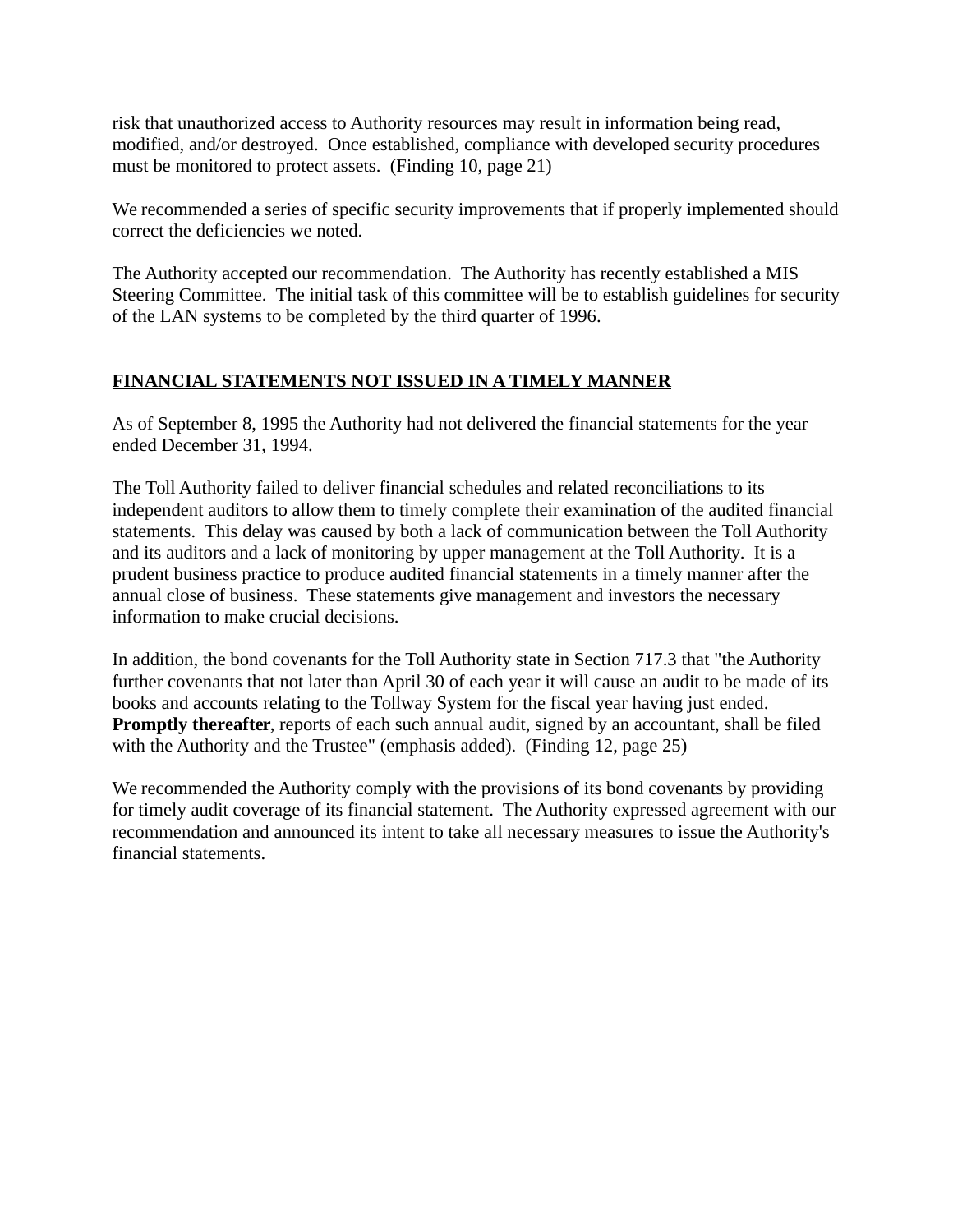#### **HELICOPTER REIMBURSEMENT RATE**

The flight charges per hour for the Authority's helicopter were insufficient to offset the operating expenses.

The reimbursement rate charge of \$403.11 was based on the 1995 helicopter expense budget and the 1995 budgeted flight hours. The expense budget underestimated the helicopter's insurance costs by \$10,000. Also, the budget failed to estimate maintenance labor which was approximately \$8,000 a year.

Budgeted flight hours of 270 were based on 1994's actual usage of 214 hours. Actual usage for the first half of 1995, however, totaled only 55 hours. Of these 55 hours, 16 were for non-Authority business. The Authority followed its written procedure to base its estimate on prior year's actual usage. While the Authority's action was in compliance with its policy, it was clear that flight hours budgeted were too high.

By underestimating expenses and overestimating flight hours, the rate charged to customers was too low to cover costs of operating the helicopter. The Authority should charge, at a minimum, the actual cost to operate the helicopter. By not charging at least the cost of operating the helicopter, the Authority is, in effect, subsidizing the use of the helicopter for non-Authority passengers. (Finding 15, page 28)

We recommended the Authority charge users a rate sufficient to cover the costs of the helicopter's use.

The Authority responded that it is in agreement with the audit finding and has taken steps to establish a rate that accurately reflects the actual costs of helicopter operation and maintenance.

## **OTHER FINDINGS**

The remaining findings are of lesser significance and are being given attention by the Authority. We will review the Authority's progress toward implementation of our recommendations in our next audit.

Responses to our findings were provided by Nicholas W. Jannite, Chief of Finance.

WILLIAM G. HOLLAND, Auditor General

WGH:JTD:pp

## **SUMMARY OF AUDIT FINDINGS**